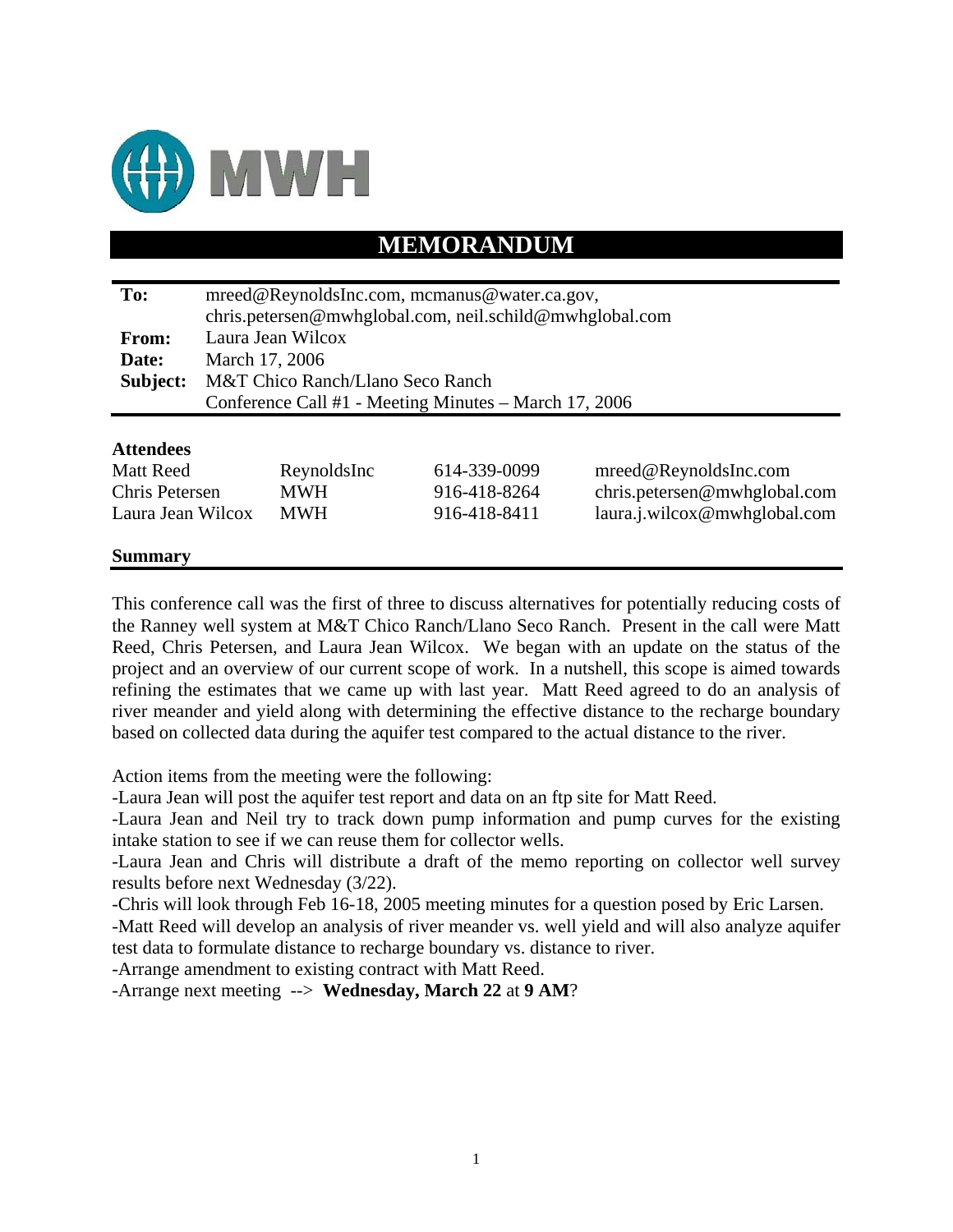

## **MEMORANDUM**

| To:          | mreed@ReynoldsInc.com, mcmanus@water.ca.gov,            |  |  |  |
|--------------|---------------------------------------------------------|--|--|--|
|              | chris.petersen@mwhglobal.com, neil.schild@mwhglobal.com |  |  |  |
| <b>From:</b> | Laura Jean Wilcox                                       |  |  |  |
| Date:        | March 23, 2006                                          |  |  |  |
| Subject:     | M&T Chico Ranch/Llano Seco Ranch                        |  |  |  |
|              | Conference Call #2 - Meeting Minutes - March 23, 2006   |  |  |  |

## **Attendees**

| Matt Reed         | ReynoldsInc | 614-339-0099 | mreed@ReynoldsInc.com         |
|-------------------|-------------|--------------|-------------------------------|
| Dan McManus       | DWR.        | 530-529-7373 | mcmanus@water.ca.gov          |
| Chris Petersen    | <b>MWH</b>  | 916-418-8264 | chris. petersen@mwhglobal.com |
| Laura Jean Wilcox | <b>MWH</b>  | 916-418-8411 | laura.i.wilcox@mwhglobal.com  |

## **Summary**

## **1. Decrease conveyance costs**

a. Line the canal. Dan states that he estimates most losses occur along the section of canal between Big and Little Chico Creek. He says losses could be around 25% (conservative), but that we'd need to measure for sure to get a better idea.

b. Place some Ranney Wells down by Llano Seco. We would need to confirm that the gravels encountered at the test well near the pump station are also present down at Llano Seco. Dan may be able to find some existing logs there, but ideally, we would drill our own test boreholes to determine geology. He stated that the Baldwin gravel mining operation test holes showed gravels. It is not favorable to locate Ranney Collectors near the river further south because they would have to cross 2 sloughs and additional pipeline and/or canal would need to be built.

### **2. Discussion of Sonoma County Wells**

a. The geology is very different at Sonoma. It is a narrow, confined, U-shaped valley with highly transmissive sediments. Their yield is directly related to the amount of water in the river, thus they inflate the dams to raise river level and increase yield.

b. The river itself is much smaller than the Sacramento. More realistic comparisons would be wells along the Missouri.

c. Send Sonoma County report by Les to Matt Reed.

### **3. Questions for Neil**

- a. Is there a draft agenda for the meeting in April?
- b. Does he have a copy of the detailed meeting minutes from the Workshop last February?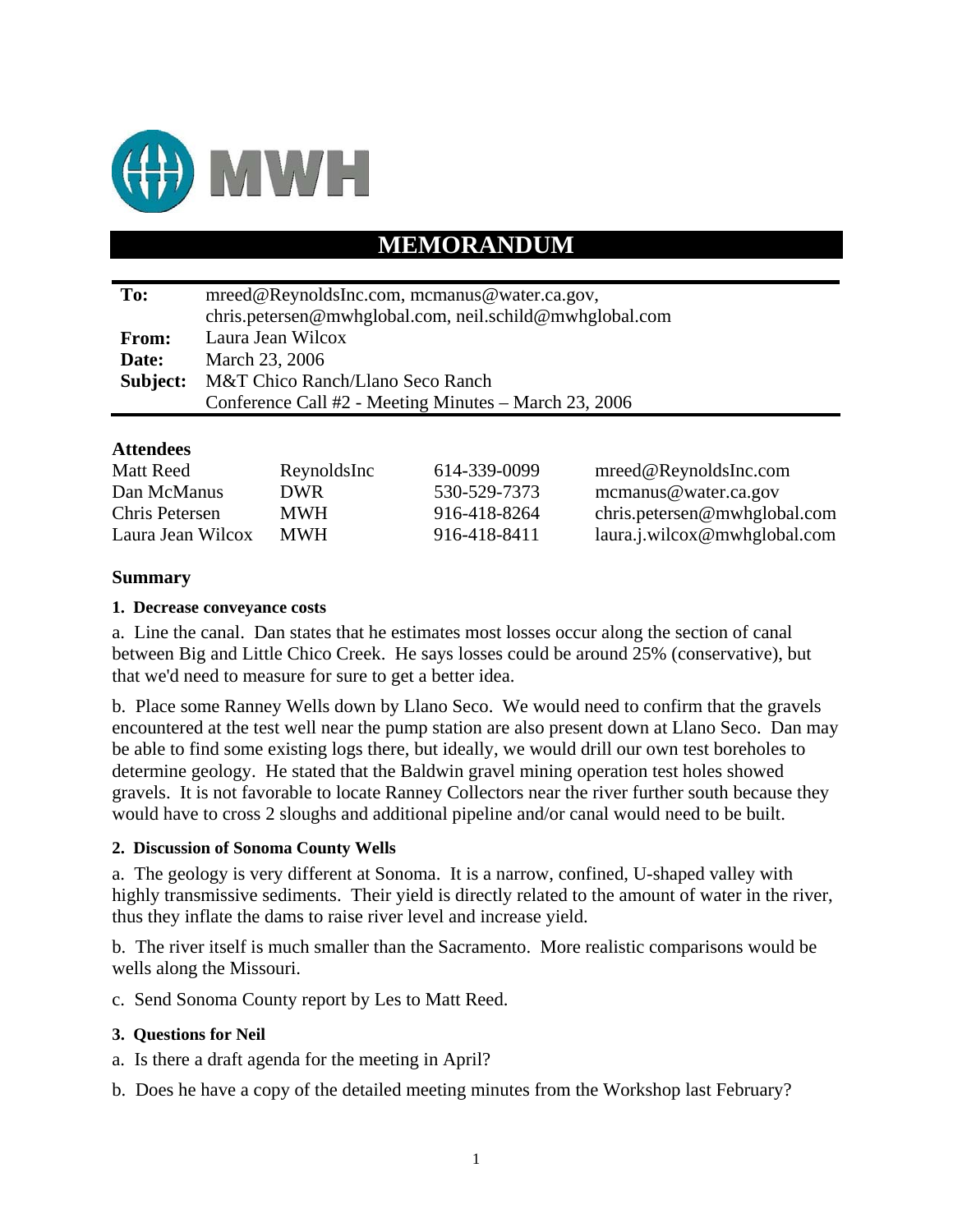c. How can we be sure that we're comparing apples and apples when comparing designed yield of the collector wells to other proposed alternatives?

## **4. Next meeting**

Friday March 24, 10 am. We'll call you at the following numbers unless you inform me otherwise:

-Dan 530-529-7373

-Matt 614-339-0099

### **5. Draft report**

A draft of the survey results letter report was attached to the meeting minutes distribution list as a pdf.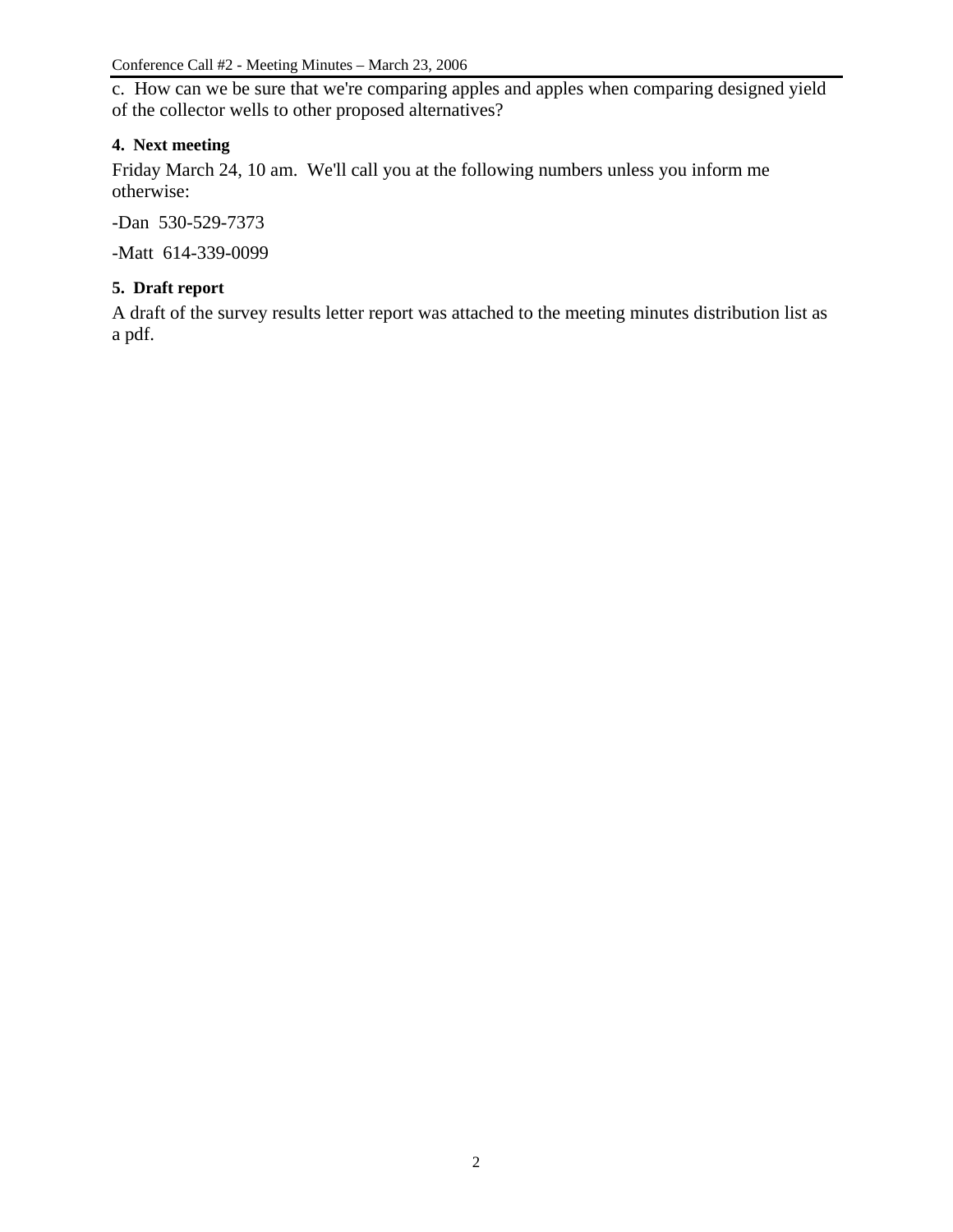

# **MEMORANDUM**

| To:      | $mreed@ReynoldsInc.com$ , mcmanus@water.ca.gov,         |  |  |  |
|----------|---------------------------------------------------------|--|--|--|
|          | chris.petersen@mwhglobal.com, neil.schild@mwhglobal.com |  |  |  |
| From:    | Laura Jean Wilcox                                       |  |  |  |
| Date:    | March 24, 2006                                          |  |  |  |
| Subject: | M&T Chico Ranch/Llano Seco Ranch                        |  |  |  |
|          | Conference Call #3 - Meeting Minutes – March 24, 2006   |  |  |  |
|          |                                                         |  |  |  |

## **Attendees**

| Matt Reed         | ReynoldsInc | 614-339-0099 | mreed@ReynoldsInc.com        |
|-------------------|-------------|--------------|------------------------------|
| Dan McManus       | DWR.        | 530-529-7373 | mcmanus@water.ca.gov         |
| Chris Petersen    | <b>MWH</b>  | 916-418-8264 | chris.petersen@mwhglobal.com |
| Laura Jean Wilcox | <b>MWH</b>  | 916-418-8411 | laura.j.wilcox@mwhglobal.com |
| Neil Schild       | <b>MWH</b>  | 916-418-8271 | neil.schild@mwhglobal.com    |

## **Summary**

### **1. Next DU Workshop**

Neil informed the group that the next planned workshop is currently scheduled for April 24/25, 2006.

### **2. Feasibility of Locating Some Ranney Wells Further South?**

Dan McManus did get a chance to look at well logs in that area. The logs show that the gravels are quite thick in the Llano Seco area, on the order of 24 to 118 feet below ground surface. At the southern end of the property, this lessens to a gravel/sand zone of approximately 40 to 75 feet. There may not result in significant savings because it is estimated that the same about of lift would be required as wells at M&T. If wells were placed near Llano Seco, then may not get river credits for the production volume. Neil is going to discuss this alternative with Les to see if it is feasible or appealing. The point was made that if the river migrates westward, the collectors could draw mostly groundwater even when located next to the levy near the current facility.

### **3. Estimation of Energy Costs**

Assume lift of 75 feet by Llano Seco.

Assume 1 collector well to north of existing pumping facility and 2 to the south.

Assume that pump would lead directly into a pipeline to feed canal OR would be used to fill wet well and then be pumped again to canal. If the wet well is used, we will add additional lift cost, but save capital cost of getting water from current pumping facility to the canal. Both methods will be evaluated.